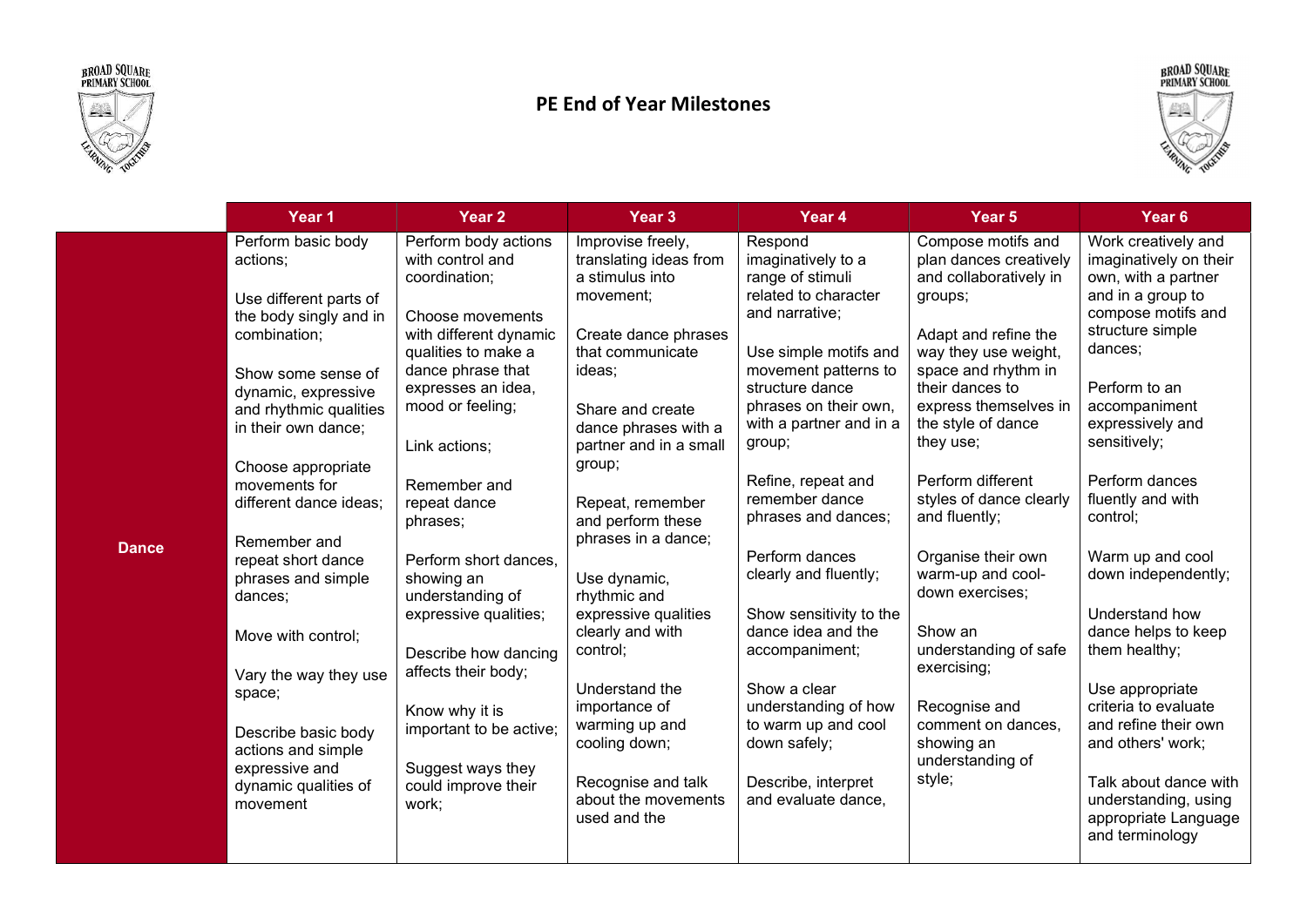|                   |                                                                                                                                                                                                                                                                                                                                                                                                                                                                                                                                 | Be able to link and<br>perform a series of<br>Movements based on<br>imaginary characters                                                                                                                                                                                                                                                                                                                                                                                                                                                             | Expressive qualities<br>of dance;<br>Suggest<br>improvements to their<br>own and other<br>people's dances                                                                                                                                                                                                                                                                                                                                                                                                                                             | Using appropriate<br>language                                                                                                                                                                                                                                                                                                                                                                                                                                                                                                                   | Suggest ways to<br>improve their own and<br>other people's work                                                                                                                                                                                                                                                                                                                                                                                                                                                                                                                                                                      |                                                                                                                                                                                                                                                                                                                                                                                                                                                                                                                                                                                                                 |
|-------------------|---------------------------------------------------------------------------------------------------------------------------------------------------------------------------------------------------------------------------------------------------------------------------------------------------------------------------------------------------------------------------------------------------------------------------------------------------------------------------------------------------------------------------------|------------------------------------------------------------------------------------------------------------------------------------------------------------------------------------------------------------------------------------------------------------------------------------------------------------------------------------------------------------------------------------------------------------------------------------------------------------------------------------------------------------------------------------------------------|-------------------------------------------------------------------------------------------------------------------------------------------------------------------------------------------------------------------------------------------------------------------------------------------------------------------------------------------------------------------------------------------------------------------------------------------------------------------------------------------------------------------------------------------------------|-------------------------------------------------------------------------------------------------------------------------------------------------------------------------------------------------------------------------------------------------------------------------------------------------------------------------------------------------------------------------------------------------------------------------------------------------------------------------------------------------------------------------------------------------|--------------------------------------------------------------------------------------------------------------------------------------------------------------------------------------------------------------------------------------------------------------------------------------------------------------------------------------------------------------------------------------------------------------------------------------------------------------------------------------------------------------------------------------------------------------------------------------------------------------------------------------|-----------------------------------------------------------------------------------------------------------------------------------------------------------------------------------------------------------------------------------------------------------------------------------------------------------------------------------------------------------------------------------------------------------------------------------------------------------------------------------------------------------------------------------------------------------------------------------------------------------------|
| <b>Gymnastics</b> | Show basic control<br>and coordination<br>when travelling and<br>when remaining still;<br>Choose and link 'like'<br>actions;<br>Remember and<br>repeat these actions<br>accurately and<br>consistently;<br>Find and use space<br>safely, with an<br>awareness of others;<br>Identify and copy the<br>basic actions of<br>gymnasts;<br>Use words such as<br>rolling, travelling,<br>balancing, climbing;<br>Make their body<br>tense, relaxed,<br>stretched and curled;<br>Describe what they do<br>in their movement<br>phrases | Plan and repeat<br>simple sequences of<br>actions; show<br>contrasts in shape;<br>Perform a sequence<br>that shows clear<br>change of speed;<br>Perform the basic<br>gymnastic actions<br>with coordination,<br>control and variety;<br>Recognise and<br>describe how they<br>feel after exercise;<br>Describe what their<br>bodies feel like during<br>gymnastic activity;<br>Describe what they<br>and others have<br>done;<br>Say why they think<br>gymnastic actions are<br>being performed well<br>Be able to perform a<br>sequence that flows; | Use a greater number<br>of their own ideas for<br>movements in<br>response to a task;<br>Choose and plan<br>sequences of<br>contrasting actions;<br>Adapt sequences to<br>suit different types of<br>apparatus and their<br>partner's ability;<br>Explain how strength<br>and suppleness affect<br>performance;<br>Compare and contrast<br>gymnastic sequences,<br>commenting on<br>Similarities and<br>differences;<br>With help, recognise<br>how performances<br>could be improved;<br>Be able to perform a<br>sequence in time with<br>a partner; | Perform actions,<br>balances, body<br>shapes and agilities<br>with control;<br>Plan, perform and<br>repeat longer<br>sequences that<br>include changes of<br>speed and level, clear<br>shapes and quality of<br>movement;<br>Adapt their own<br>movements to include<br>a partner in a<br>sequence;<br>Understand that<br>strength and<br>suppleness can be<br>improved;<br>Recognise criteria<br>that lead to<br>improvement, e.g.<br>changing a level;<br>watch, describe and<br>suggest possible<br>improvements to<br>others' performances; | Create, practise and<br>refine longer, more<br>complex sequences<br>for a performance,<br>including changes in<br>level, direction and<br>speed;<br>Choose actions, body<br>shapes and balances<br>from a wider range of<br>themes and ideas;<br>Adapt their<br>performance to the<br>demands of a task,<br>using their knowledge<br>of composition;<br>Use basic set criteria<br>to make simple<br>judgements about<br>performances and<br>Suggest ways they<br>could be improved<br>Be able to link and<br>perform multiple<br>sequential elements<br>e.g. up to 8<br>understand the need<br>for warming up and<br>working on body | Make up longer, more<br>complex sequences,<br>including changes of<br>direction, level and<br>speed;<br>Develop their own<br>solutions to a task by<br>choosing and<br>applying a range of<br>compositional<br>principles;<br>Combine and perform<br>gymnastic actions,<br>shapes and balances;<br>Show clarity, fluency,<br>accuracy and<br>consistency in their<br>movements;<br>Say, in simple terms,<br>why activity is good<br>for their health, fitness<br>and wellbeing;<br>Show an awareness<br>of factors influencing<br>the quality of a<br>performance and<br>suggest aspects that<br>need improving |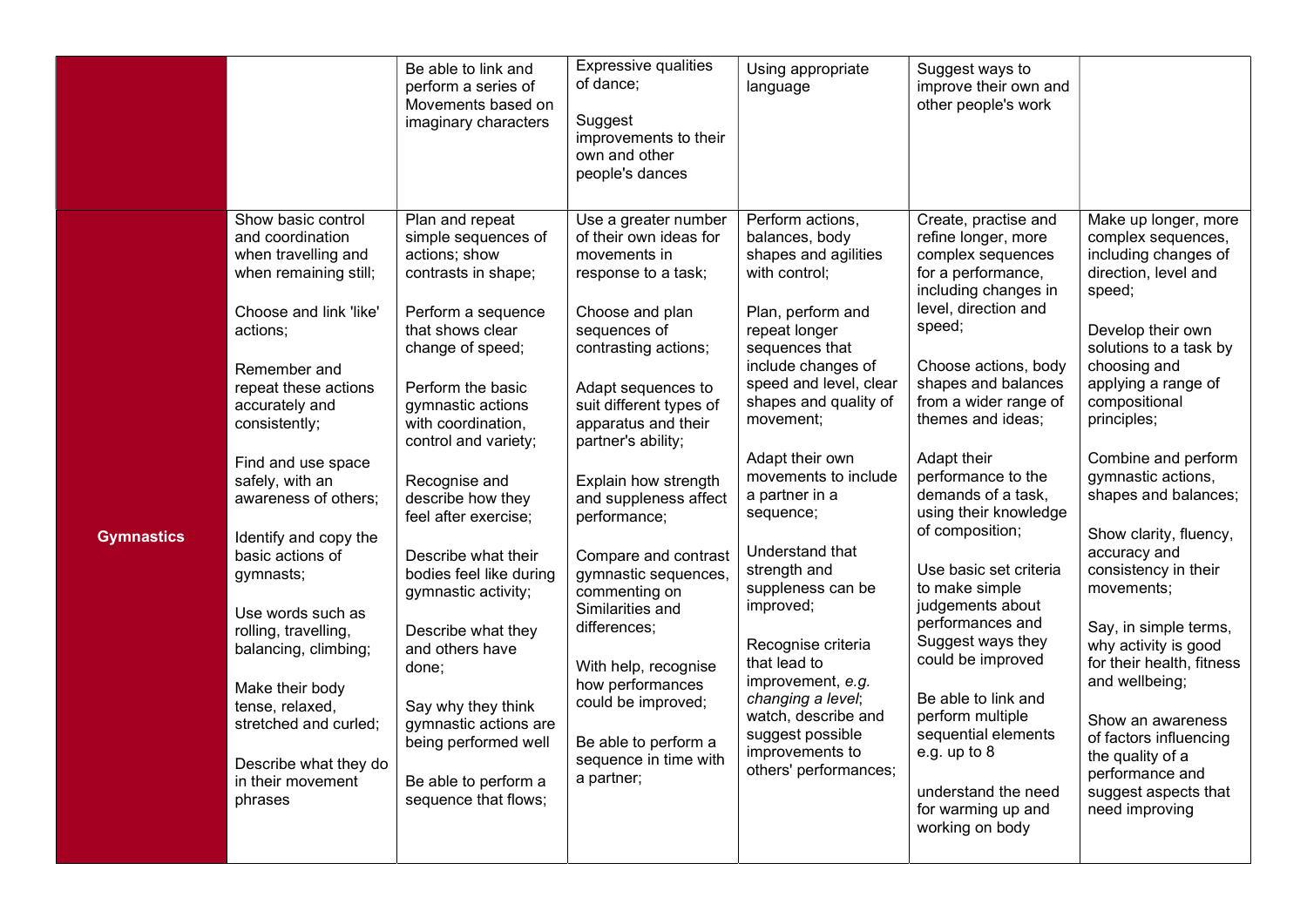|                  |                                                                                                                                                                                                                                                                                                                               |                                                                                                                                                                                                                                                                                                                                                                                                   | Know and understand<br>to teach a sequence<br>to a partner;<br>Suggest warm-up<br>activities;                                                                                                                                                                                                                                                                  | Suggest<br>improvements to their<br>own performance<br>Be able to perform a<br>sequence following a<br>pathway, in time with<br>a partner;<br>Know and understand<br>how to sequence<br>movements that move<br>people together and<br>apart<br>lead a partner through<br>short warm-up<br>routines;                                   | strength, tone and<br>flexibility;<br>Lead small groups in<br>warm-up activities;                                                                                                                                                                                                                                                                     | Be able to link at 3<br>different levels;<br>Know and understand<br>how to perform at<br>different levels;<br>Be able to link and<br>perform multiple<br>sequential elements<br>e.g. up to 10<br>Be able to adapt an<br>individual sequence to<br>become a group<br>sequence;<br>Understand the<br>importance of<br>warming up and<br>cooling down;                          |
|------------------|-------------------------------------------------------------------------------------------------------------------------------------------------------------------------------------------------------------------------------------------------------------------------------------------------------------------------------|---------------------------------------------------------------------------------------------------------------------------------------------------------------------------------------------------------------------------------------------------------------------------------------------------------------------------------------------------------------------------------------------------|----------------------------------------------------------------------------------------------------------------------------------------------------------------------------------------------------------------------------------------------------------------------------------------------------------------------------------------------------------------|---------------------------------------------------------------------------------------------------------------------------------------------------------------------------------------------------------------------------------------------------------------------------------------------------------------------------------------|-------------------------------------------------------------------------------------------------------------------------------------------------------------------------------------------------------------------------------------------------------------------------------------------------------------------------------------------------------|------------------------------------------------------------------------------------------------------------------------------------------------------------------------------------------------------------------------------------------------------------------------------------------------------------------------------------------------------------------------------|
| <b>Athletics</b> | Be able to evaluate<br>their performance<br>using time;<br>Know and understand<br>quicker and slower<br>ways of travelling;<br>Develop fundamental<br>movement skills. E.g.<br>hopping, skipping;<br>Engage in competitive<br>and cooperative<br>physical activities in a<br>range of increasingly<br>challenging situations; | Be able to attempt a<br>variety of throwing<br>techniques in order to<br>improve accuracy;<br>Know and understand<br>how the position of<br>the body affects<br>throwing<br>performance;<br>Develop fundamental<br>movement skills,<br>becoming increasingly<br>competent and<br>confident, and access<br>a broad range of<br>activities to extend<br>their agility, balance<br>and coordination; | Run at fast, medium<br>and slow speeds,<br>changing speed and<br>direction;<br>Be able to run, jump<br>and throw using a<br>variety of techniques<br>Know and understand<br>how altering the<br>movement of any<br>parts of the body<br>during performance<br>affects end results<br>Learn to use skills in<br>different ways and link<br>them to make actions | Link running and<br>jumping activities with<br>some fluency, control<br>and consistency;<br>Make up and repeat a<br>short sequence of<br>linked jumps;<br>Take part in a relay<br>activity, remembering<br>when to run and what<br>to do;<br>Throw a variety of<br>objects, changing<br>their action for<br>accuracy and<br>distance; | Understand and<br>demonstrate the<br>difference between<br>sprinting and running<br>for sustained periods;<br>Know and<br>demonstrate a range<br>of throwing<br>techniques;<br>Throw with some<br>accuracy and power<br>into a target area;<br>Perform a range of<br>jumps, showing<br>consistent technique<br>and sometimes using<br>a short run-up; | Choose the best pace<br>for a running event,<br>so that they can<br>sustain their running<br>and improve on a<br>personal target;<br>Show control at take-<br>off in jumping<br>activities;<br>Show accuracy and<br>good technique when<br>throwing for distance;<br>Organise and manage<br>an athletic event well;<br>Understand how<br>stamina and power<br>help people to |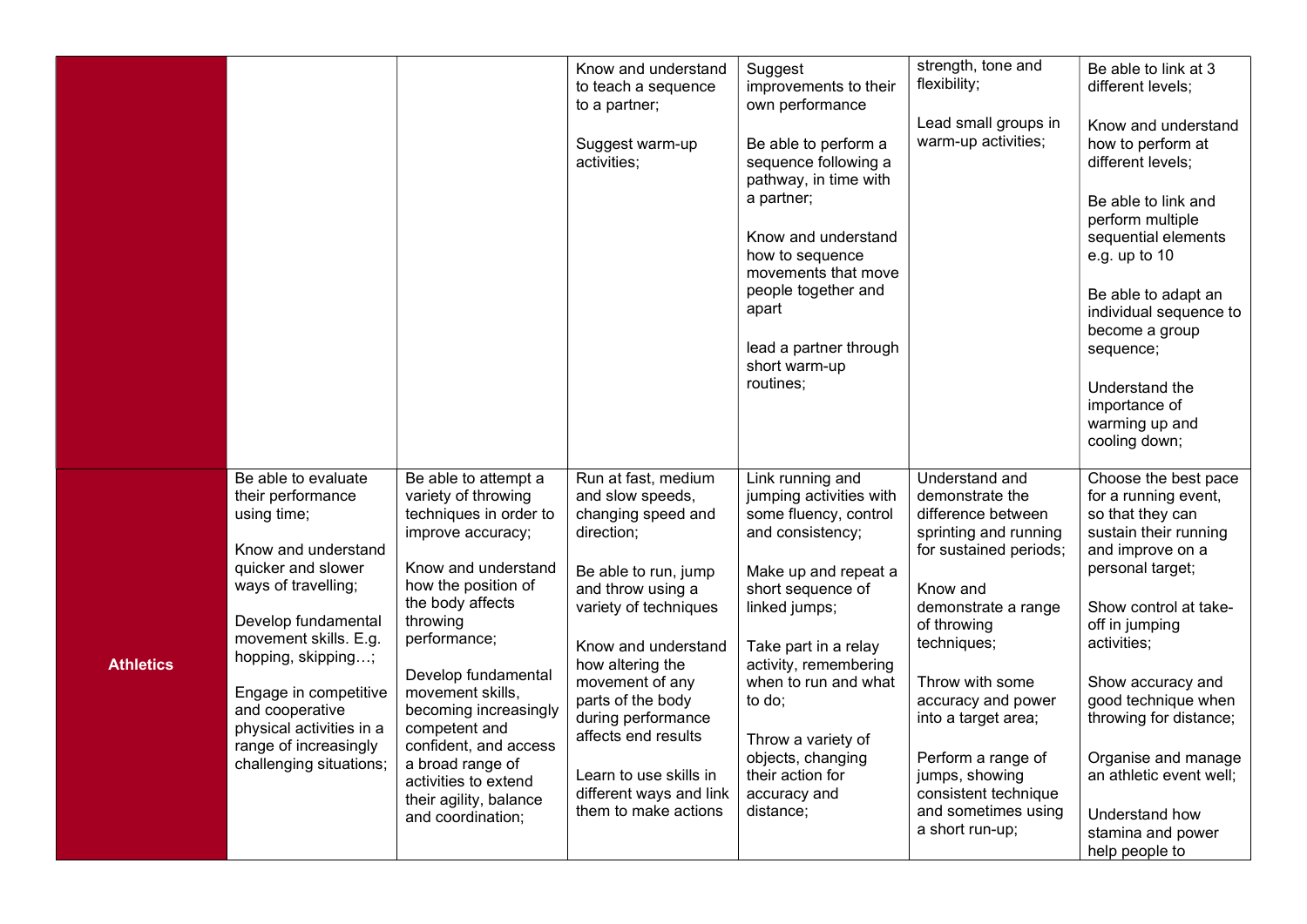|                               |                                                                                                                                                                                                                                                                                                                                                                                                                                                                                                     | Engage in competitive<br>and cooperative<br>physical Activities in a<br>range of increasingly<br>challenging situations;<br>Be able to perform<br>1:2, 2:2, 2:1 and 1:1<br>jumps<br>Know and understand<br>how different jumping<br>techniques affect<br>distance travelled;                                                                                                                                                                         | Develop an<br>understanding of how<br>to improve in different<br>physical activities | Recognize when their<br>heart rate,<br>temperature and<br>breathing rate have<br>changed | Play different roles in<br>small groups;<br>Relate different types<br>of activity to different<br>heart rates and body<br>temperatures, and<br>use some of these<br>activities when<br>warming up;<br>Compare and contrast<br>performances using<br>appropriate language | perform well in<br>different athletic<br>activities;<br>Identify good athletic<br>performance and<br>explain why it is good,<br>using agreed criteria |
|-------------------------------|-----------------------------------------------------------------------------------------------------------------------------------------------------------------------------------------------------------------------------------------------------------------------------------------------------------------------------------------------------------------------------------------------------------------------------------------------------------------------------------------------------|------------------------------------------------------------------------------------------------------------------------------------------------------------------------------------------------------------------------------------------------------------------------------------------------------------------------------------------------------------------------------------------------------------------------------------------------------|--------------------------------------------------------------------------------------|------------------------------------------------------------------------------------------|--------------------------------------------------------------------------------------------------------------------------------------------------------------------------------------------------------------------------------------------------------------------------|-------------------------------------------------------------------------------------------------------------------------------------------------------|
| (fundamental)<br><b>Games</b> | Use basic underarm,<br>rolling and hitting<br>skills;<br>Sometimes use<br>overarm skills e.g.<br>throwing a bean bag;<br>Intercept, retrieve and<br>stop a beanbag and a<br>medium-sized ball<br>with some<br>consistency;<br>Sometimes catch a<br>beanbag and a<br>medium-sized ball;<br>Track balls and other<br>equipment sent to<br>them, moving in line<br>with the ball to collect<br>it;<br>Throw, hit and kick a<br>ball in a variety of<br>ways, depending on<br>The needs of the<br>game; | Show awareness of<br>opponents and team-<br>mates when playing<br>games;<br>Perform basic skills of<br>rolling, striking and<br>kicking with more<br>confidence;<br>Apply these skills in a<br>variety of simple<br>games;<br>Be able to throw and<br>catch a ball with a<br>team member;<br>Know and understand<br>the term intercept;<br>Make choices about<br>appropriate targets,<br>space and equipment;<br>Use a variety of<br>simple tactics; |                                                                                      |                                                                                          |                                                                                                                                                                                                                                                                          |                                                                                                                                                       |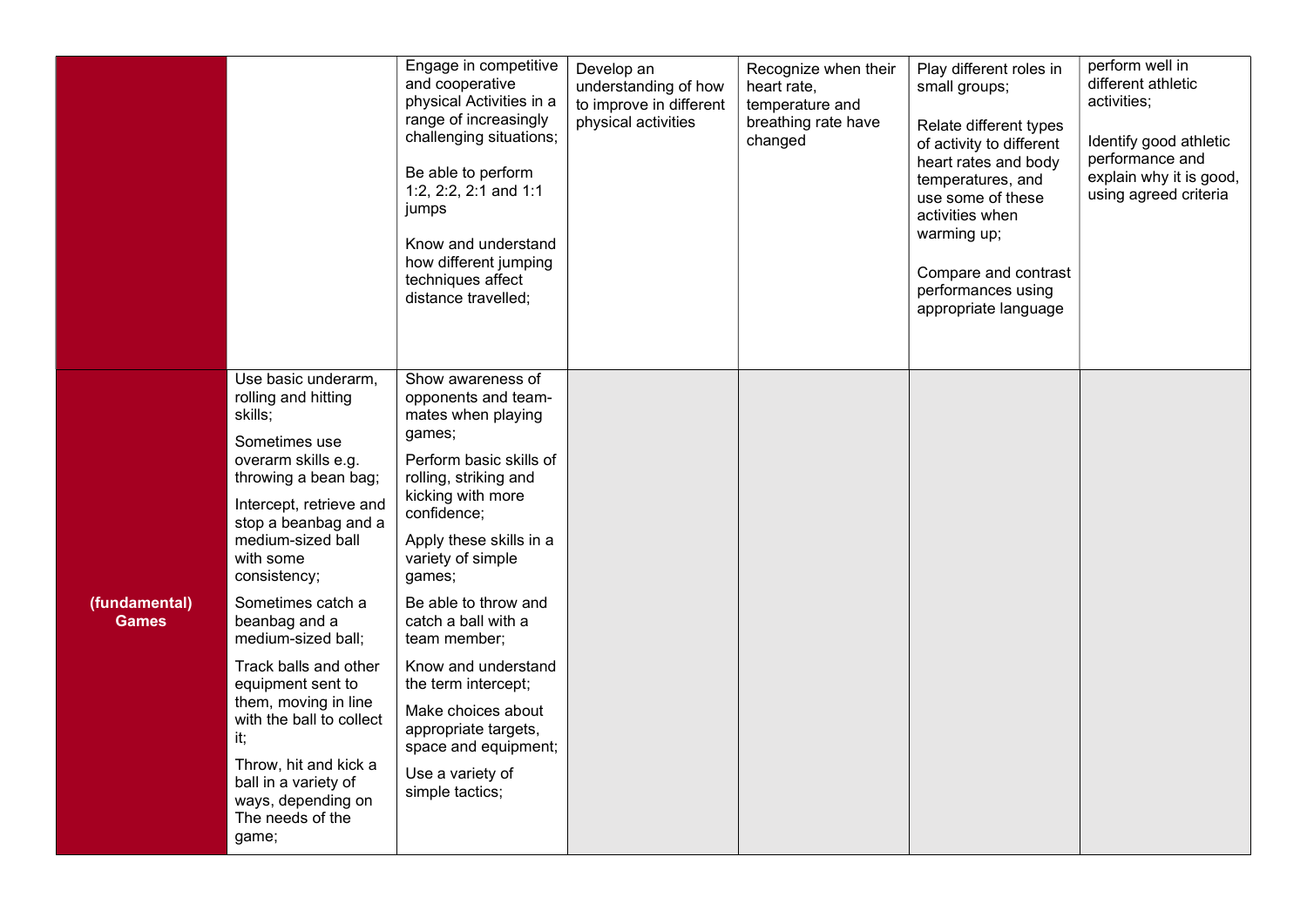|                                 | Choose different ways<br>of hitting, throwing,<br>striking or kicking the<br>ball;<br>Decide where to<br>stand to make it<br>difficult for their<br>opponent and to<br>understand the term<br>defend;<br>Describe what they<br>and others are doing;<br>Describe how their<br>body feels during<br>games | Describe how their<br>bodies work and feel<br>when playing games;<br>Work well with a<br>partner and in a small<br>group to improve their<br>skills;<br>Be able to catch a<br>moving ball<br>Know and understand<br>the term 'feed'<br>Be aware of space<br>and use it to support<br>team-mates and<br>cause problems for<br>the opposition; |                                                                                                                                                                                                                                                                                                                     |                                                                                                                                                                                                                                                                                                                                                     |                                                                                                                                                                                                                                                                                                                                                                          |                                                                                                                                                                                                                                                                                                                                                                                    |
|---------------------------------|----------------------------------------------------------------------------------------------------------------------------------------------------------------------------------------------------------------------------------------------------------------------------------------------------------|----------------------------------------------------------------------------------------------------------------------------------------------------------------------------------------------------------------------------------------------------------------------------------------------------------------------------------------------|---------------------------------------------------------------------------------------------------------------------------------------------------------------------------------------------------------------------------------------------------------------------------------------------------------------------|-----------------------------------------------------------------------------------------------------------------------------------------------------------------------------------------------------------------------------------------------------------------------------------------------------------------------------------------------------|--------------------------------------------------------------------------------------------------------------------------------------------------------------------------------------------------------------------------------------------------------------------------------------------------------------------------------------------------------------------------|------------------------------------------------------------------------------------------------------------------------------------------------------------------------------------------------------------------------------------------------------------------------------------------------------------------------------------------------------------------------------------|
| <b>Invasion</b><br><b>Games</b> |                                                                                                                                                                                                                                                                                                          |                                                                                                                                                                                                                                                                                                                                              | Throw and catch with<br>control to keep<br>possession and score<br>'goals';<br>Pass and dribble with<br>control without<br>opponent;<br>Be able to bounce the<br>ball in the direction of<br>a target;<br>Know and use rules<br>fairly to keep games<br>going;<br>Say when a player<br>has moved to help<br>others; | Play games with<br>some fluency and<br>accuracy, using a<br>range of throwing and<br>catching techniques;<br>Pass and dribble with<br>control under<br>pressure;<br>Find ways of attacking<br>successfully when<br>using other skills;<br>Use a variety of<br>simple tactics for<br>attacking well,<br>keeping possession of<br>the ball as a team, | Pass, dribble and<br>shoot with control in<br>games;<br>Identify and use<br>tactics to help their<br>team keep the ball<br>and take it towards<br>the opposition's goal;<br>Identify tactics that<br>present opportunities<br>to score goals<br>Mark opponents and<br>help each other in<br>defence;<br>Pick out things that<br>could be improved in<br>Performances and | Use different<br>techniques for<br>passing, controlling,<br>dribbling and shooting<br>the ball in games;<br>Apply basic principles<br>of team play to keep<br>possession of the ball;<br>use marking, tackling<br>and/or interception to<br>improve their defence;<br>Play effectively as<br>part of a team;<br>Know what position<br>they are playing in<br>and how to contribute |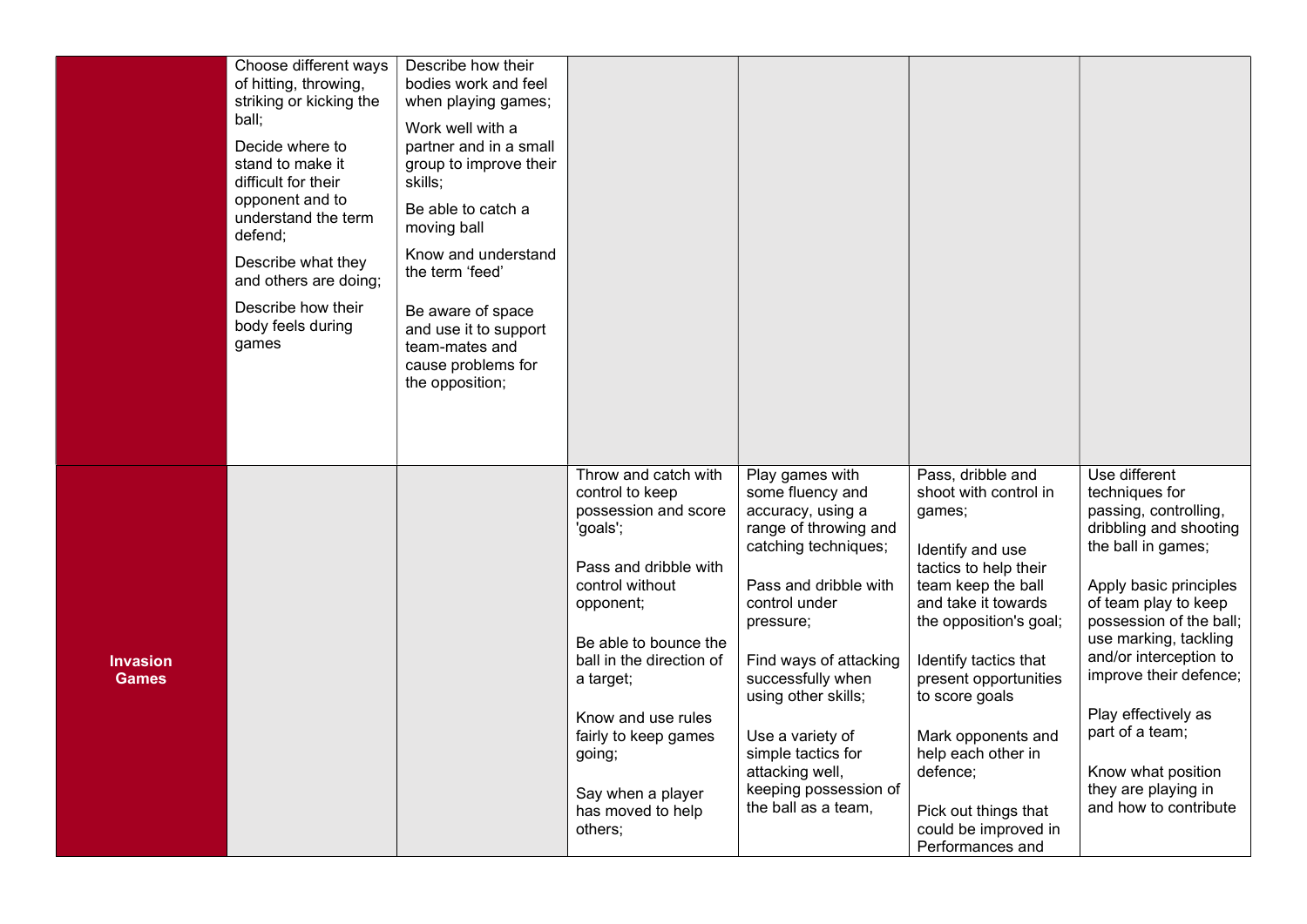|  | Apply this knowledge          | and getting into                                                      | suggest ideas and                                                 | when attacking and                                                |
|--|-------------------------------|-----------------------------------------------------------------------|-------------------------------------------------------------------|-------------------------------------------------------------------|
|  | to their own play             | positions to score;                                                   | practices to make<br>them better                                  | defending;                                                        |
|  | Suggest warm-up<br>activities | Know the rules of the<br>games;                                       | To develop their own<br>game and to be able                       | Recognise their own<br>and others' strengths<br>and weaknesses in |
|  |                               | Understand that they<br>need to defend as                             | to agree and teach                                                | games;                                                            |
|  |                               | well as attack;                                                       | Performances and                                                  | Suggest ideas that<br>will improve                                |
|  |                               | Understand how<br>strength, stamina and                               | suggest ideas and<br>practices to make                            | performance                                                       |
|  |                               | speed can be<br>improved by playing                                   | them better                                                       | Be able to describe<br>an attacking position                      |
|  |                               | invasion games;                                                       | To develop their own<br>game and to be able<br>to agree and teach | and a defending<br>position within a game                         |
|  |                               | Watch and describe<br>others' performances,                           | the rules of it;                                                  | situation;                                                        |
|  |                               | as well as their own.<br>and suggest practices<br>that will help them | Know how to make<br>games safe;                                   | Know and understand<br>positions that help<br>attacking and       |
|  |                               | and others to play<br>better                                          | Be able to attempt to                                             | defending positions<br>within a game;                             |
|  |                               | Be able to move to                                                    | intercept                                                         | Understand the                                                    |
|  |                               | the correct position in<br>order to attempt to                        | Be able to participate<br>in small sided game                     | importance of<br>warming up and                                   |
|  |                               | score;                                                                | e.g. 5 a-side                                                     | cooling down;                                                     |
|  |                               | Lead a partner<br>through short warm-                                 | Understand the need<br>for warming up and                         |                                                                   |
|  |                               | up routines;                                                          | working on body<br>strength, tone and                             |                                                                   |
|  |                               |                                                                       | flexibility;                                                      |                                                                   |
|  |                               |                                                                       | Lead small groups in<br>warm-up activities;                       |                                                                   |
|  |                               |                                                                       |                                                                   |                                                                   |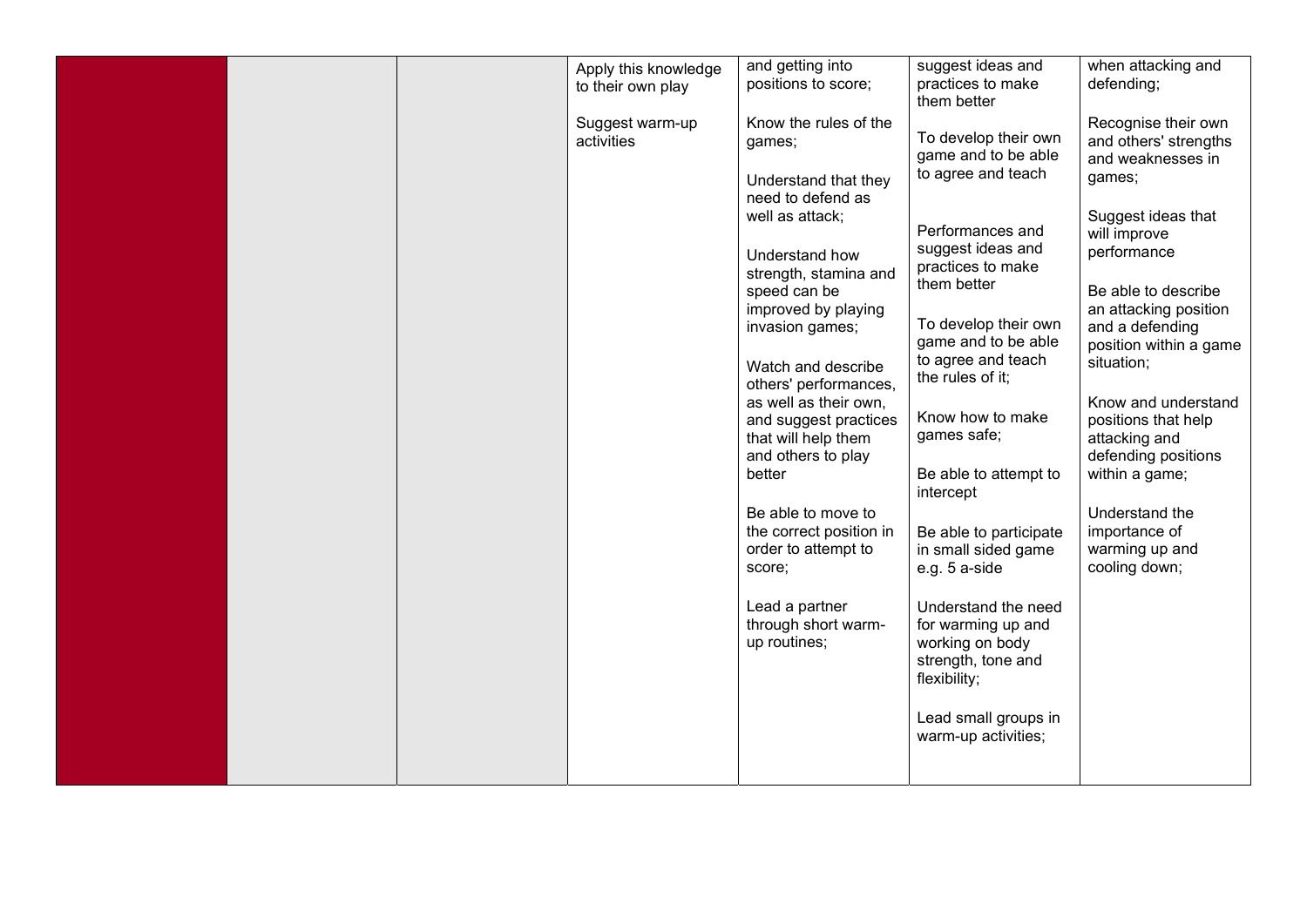|                              |  | Use a range of skills,   | Use a range of skills,   | Strike a bowled ball     | Strike a bowled ball     |
|------------------------------|--|--------------------------|--------------------------|--------------------------|--------------------------|
|                              |  | e.g. throwing, striking, | e.g. throwing, striking, | with some accuracy;      | with precision ball;     |
|                              |  | intercepting and         | intercepting and         | use a range of fielding  | use a range of fielding  |
|                              |  | stopping a ball, with    | stopping a ball, with    | skills, e.g. catching,   | skills, e.g. catching,   |
|                              |  | some control and         | good control and         | throwing, bowling,       | throwing, bowling,       |
|                              |  | accuracy;                | accuracy;                | intercepting, with       | intercepting, with       |
|                              |  |                          |                          | growing control and      | growing control and      |
|                              |  | Continue to develop      | Choose and vary          | consistency;             | consistency;             |
|                              |  | fundamental              | skills and tactics to    |                          |                          |
|                              |  | movement skills and      | suit the situation in a  | Work collaboratively     | Continue to work         |
|                              |  | become increasingly      | game;                    | in pairs, group          | collaboratively in       |
|                              |  | competent and            |                          | activities and small-    | pairs, group activities  |
|                              |  | confident;               | Carry out tactics        | sided games;             | and small-sided          |
|                              |  |                          | successfully;            |                          | games;                   |
|                              |  | To understand the        |                          | Use and apply the        |                          |
|                              |  | need for tactics;        | To be able to pass       | basic rules              | Continue to use and      |
|                              |  | To be able to pass       | and catch within a       | consistently and fairly; | apply the basic rules    |
|                              |  | and catch within pairs;  | small team;              |                          | consistently and fairly; |
|                              |  |                          |                          | Recognise the            |                          |
|                              |  | Know and understand      | Know rules and use       | activities and           | Understand and           |
|                              |  | rules of the game;       | them fairly to keep      | exercises that need      | implement a range of     |
|                              |  |                          | games going;             | including in a warm      | tactics in games with    |
| <b>Striking and fielding</b> |  | Set up small games;      |                          | up;                      | success;                 |
|                              |  |                          | Carry out warm ups       |                          |                          |
|                              |  | Explain what they        | with care and an         | Identify their own       | Deliver a specific       |
|                              |  | need to do to get        | awareness of what is     | strengths and suggest    | warm up to a small       |
|                              |  | ready to play games;     | happening to their       | practices to help them   | group of peers;          |
|                              |  |                          | bodies;                  | improve;                 |                          |
|                              |  | Suggest what needs       |                          |                          | Identify their own and   |
|                              |  | practising;              | Describe what they       | Know and understand      | others strengths and     |
|                              |  |                          | and others do that is    | how to score points;     | suggest practices to     |
|                              |  | Know and understand      | successful;              |                          | help them improve;       |
|                              |  | how hitting the ball     |                          | Start to develop an      |                          |
|                              |  | further increases the    | Be able to bat and run   | understanding of how     | Understand the           |
|                              |  | chances of running       | to distance bases;       | to improve, and learn    | importance of            |
|                              |  | further distances;       |                          | to evaluate and          | warming up and           |
|                              |  |                          | Lead a partner           | recognise their own      | cooling down;            |
|                              |  | Suggest warm-up          | through short warm-      | success;                 |                          |
|                              |  | activities;              | up routines;             |                          |                          |
|                              |  |                          |                          | Be able to score         |                          |
|                              |  |                          |                          | points by hitting a ball |                          |
|                              |  |                          |                          | and running safely to    |                          |
|                              |  |                          |                          | the target;              |                          |
|                              |  |                          |                          |                          |                          |